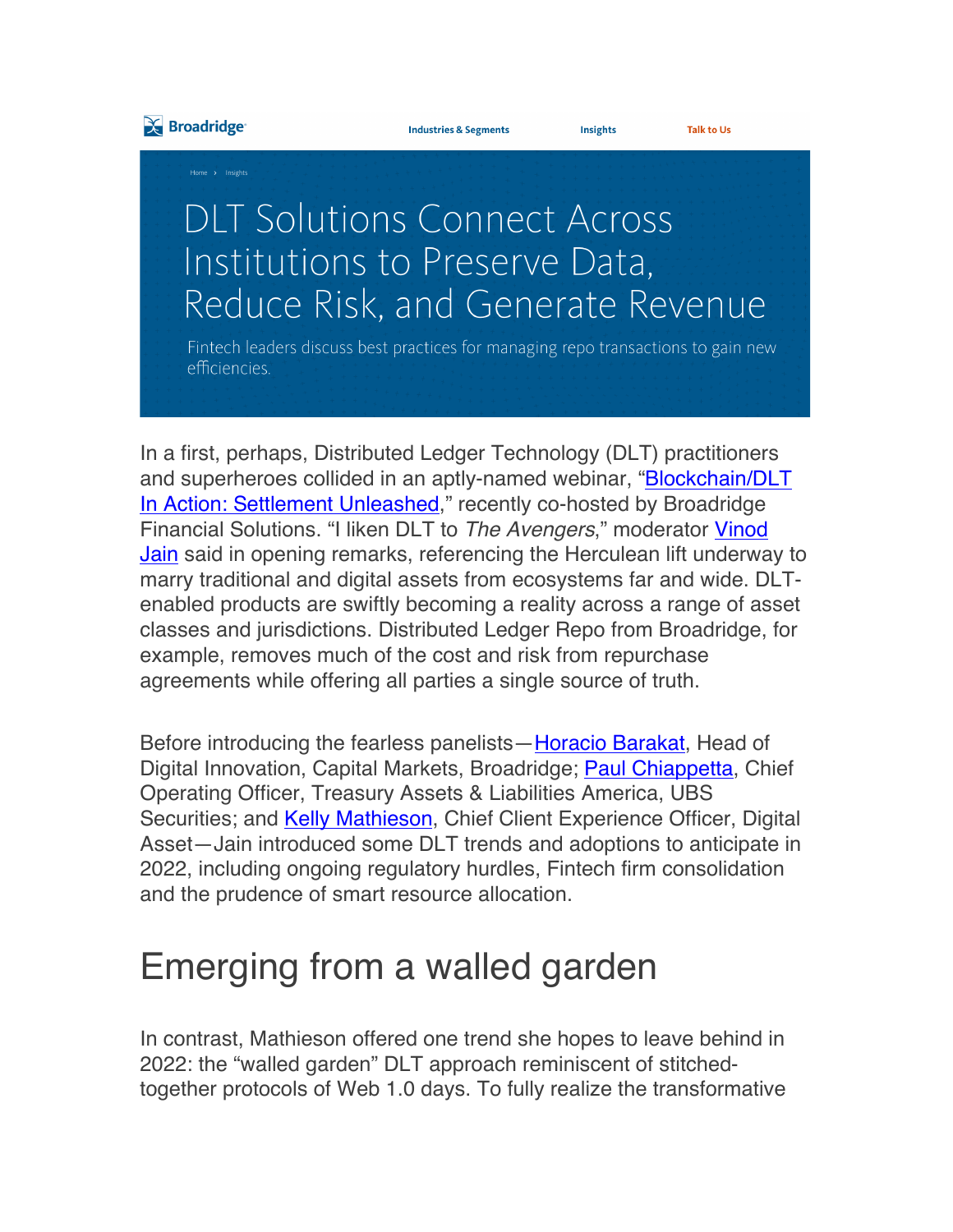power of Distributed Ledger Technology, organizations must always be cognizant of which parties are entitled to access data and make decisions, a stark departure from early blockchain when *everyone* got to see *everything*.

## Distributed Ledger Repo: A powerful DLT application

DLT applications like Distributed Ledger Repo from Broadridge transcend the "walled garden" approach. They represent a significant leap forward, supporting fine-grained, sub-transactional level permissions while allowing access to data on Tuesday and no longer on Wednesday. This technology also enables full transparency of collateral so counterparts can increase liquidity for all security types, a "key to success" for building and maintaining effective operating models and solutions.

The goal of Distributed Ledger Repo is to transform repo market infrastructure by neutralizing workflows while increasing volume and collateral liquidity. Early adopters, like UBS, are already applying it, successfully unwinding intracompany repos to be deployed elsewhere. "With Distributed Ledger Repo from Broadridge, we're solving for intraday liquidity needs and daylight overdraft within the Fedwire," Chiappetta said. "We're bouncing collateral across entities and everything is much more efficient. We've seen benefits immediately."

Indeed, through greater efficiencies, stronger risk mitigation and increased liquidity, Distributed Ledger Repo participants can save millions on intracompany and bilateral repo transactions. "It's certainly reducing inefficiencies and cost for our clients," Barakat said, the only premise clients are willing to entertain.